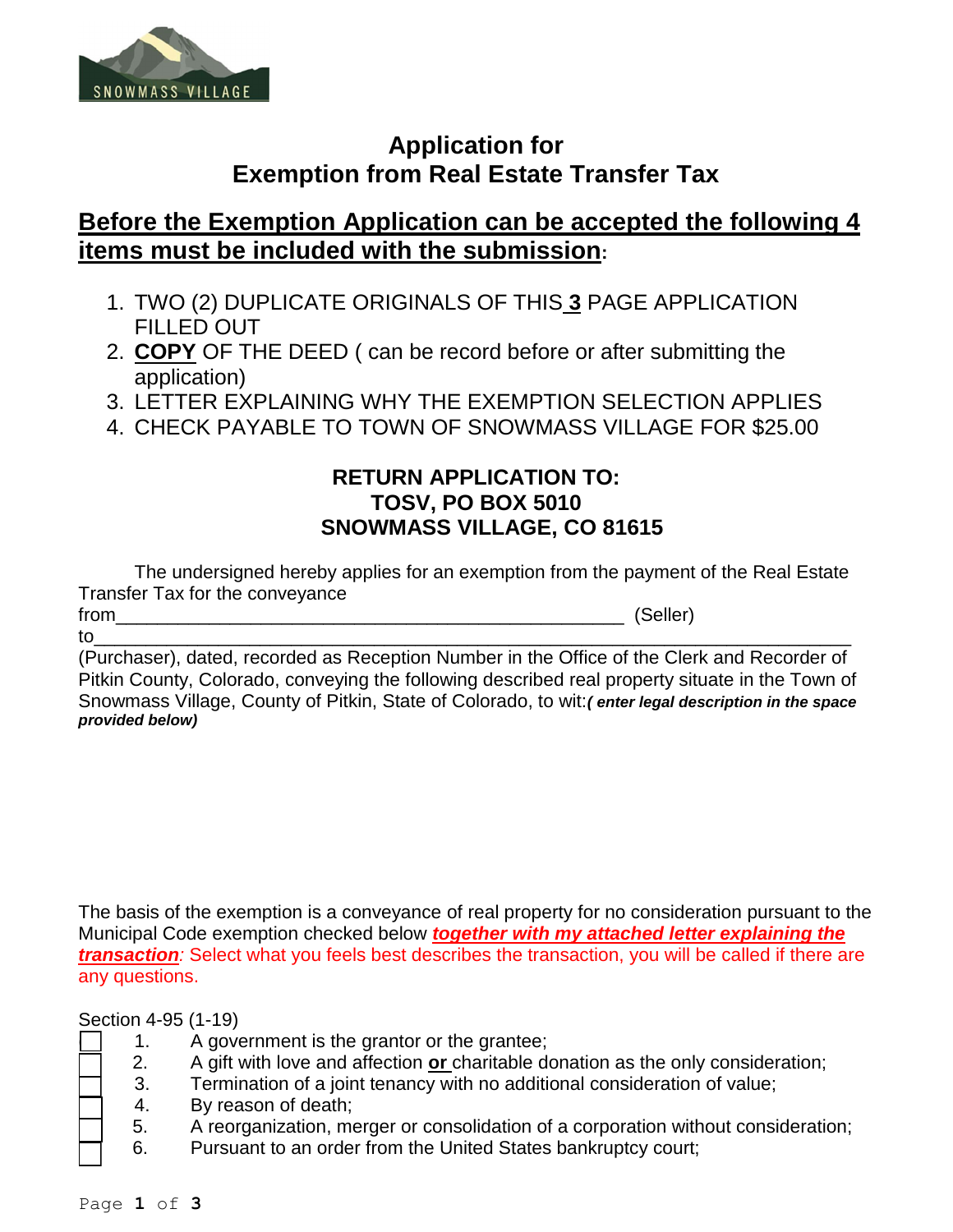| 7.               | Correction deed;                                                              |
|------------------|-------------------------------------------------------------------------------|
| 8.               | Court order quieting, determining or vesting title, except for a decree of    |
|                  | foreclosure;                                                                  |
| 9.               | Cemetery lots;                                                                |
| 10.              | A lease, provided it does not constitute a de facto conveyance;               |
| 11.              | Non-Taxable lease of right to use Time Share estate;                          |
| 12.              | Minerals or royalties;                                                        |
| 13 <sup>13</sup> | Security for a debt or other obligation or the release thereof;               |
| 14.              | Pursuant to judicial or public trustee foreclosure, provided the property is  |
|                  | conveyed by the judge or public trustee to the holder of the instrument of    |
|                  | indebtedness at the time of the commencement of the foreclosure;              |
| 15.              | Contract for deed of less than three (3) years' duration;                     |
| 16.              | Housing Authority PMH unit;                                                   |
| 17.              | Raising of investment or equity funds or capital to facilitate development or |
|                  | redevelopment wherein transferor retains a significant interest;              |
| 18.              | An IRS Section 1031 exchange to a straw man or intermediary.                  |
|                  |                                                                               |

Person to contact regarding questions pertaining to this Application:

| <b>Name</b>    |                                                                 |                      |                                                                                          |
|----------------|-----------------------------------------------------------------|----------------------|------------------------------------------------------------------------------------------|
| <b>Address</b> | <u> 1989 - Jan Andrea Stein, Amerikaansk politiker (* 1908)</u> |                      |                                                                                          |
| City           | <b>State</b>                                                    | Zip                  |                                                                                          |
| Telephone No.  |                                                                 |                      |                                                                                          |
|                | foregoing statements are true and correct.                      |                      | I hereby certify this______day of ______________, 20__ under penalty of perjury that the |
| Applicant      |                                                                 | Applicant            |                                                                                          |
|                | $\{ss.\}$                                                       |                      |                                                                                          |
|                | COUNTY OF                                                       |                      |                                                                                          |
|                |                                                                 |                      | The foregoing instrument was acknowledged before me this _____day of ___________,        |
|                | Witness my hand and official seal.<br>My commission expires:    |                      |                                                                                          |
|                |                                                                 | <b>Notary Public</b> |                                                                                          |